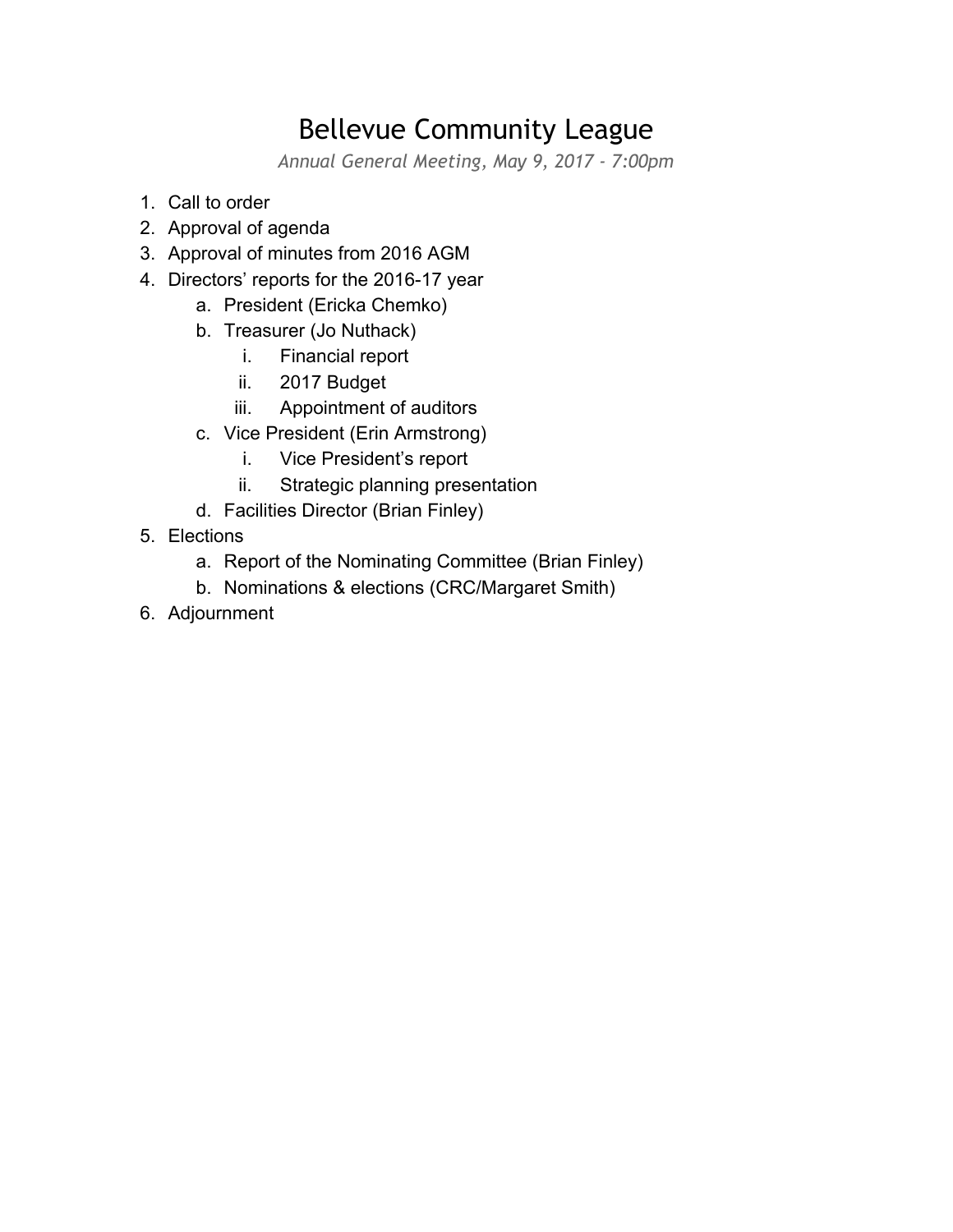### Bellevue Community League

*UNAPPROVED Draft Minutes ‐ Annual General Meeting, May 17, 2016 ‐ 7:00pm*

In attendance: Erin Armstrong, Brian Finley, Judy Nuthack, Jo Nuthack, Dave Cournoyer, Ericka Chemko, Geoff Lilge, Shannon Murray (CRC), Jeff Nachtigall, Ed Boraas, Cindy Lilge, Kyla Fisher, Darryl Szafranski, Michael Tucker, Jeannette Gysbers, Terri Flanagan, Jeremy Fritsche, Sarah James, Janis Irwin (Associate), Cathy Jol, Paul Wallace, and guests

- 1. Call to order
- Meeting called to order by Brian Finley at 19:11
- 2. Approval of agenda
- M/S/C Erin Armstrong/Jeff Nachtigall
- 3. Approval of minutes from 2015 AGM
	- M/S/C Kyla Fisher/Ericka Chemko
- 4. Directors' reports for the 2015-16 year
	- a. President (Brian Finley)
		- Brian Finley presented his report, which is on file
		- M/S/C Geoff Lilge/Cindy Lilge to accept the President's Report
	- b. Treasurer (Jo Nuthack)
		- i. Financial report
			- Jo Nuthack presented his report, which is on file
			- It was noted that our income was significantly higher than in past years
			- Greg Brandenbarg asked if the league has seen an increase in rentals in the past year
			- Geoff Lilge discussed some of the significant rentals from the past year, and discussed initiatives such as Pub Night
			- Greg Brandenbarg asked whether the grant income was regular. It was mentioned that many grants are matching and dependent on specific projects, such as the mural project from the past year.
			- M/S/C Ericka Chemko/Jeannette Gysbers to accept the Treasurer's Report
		- ii. Appointment of auditors
			- M/S/C Brian Finley/Erin Armstrong that the 2016/17 board of directors appoint two members of the Bellevue Community League for the purpose of auditing the accounts and records of the League
	- c. Vice President (Erin Armstrong)
		- i. Vice President's report
			- Erin spoke about a very successful four-day project to collect donations for the Fort McMurray evacuees.
			- Erin spoke about the recent developments with Eastglen Leisure Centre. Erin and Dave attended a number of meetings with the city and with pool administration, with the result that Eastglen is now endeavoring to expand programs and access.
			- New deck furniture is being installed and a number of renovations are underway.
			- A member in attendance said that the new management at Eastglen has been amazing, and that recent changes have been very positive. There are many more programs, an accessible programs director, etc.
			- Greg mentioned that in the past, local soccer groups would have their end-of-season parties at Eastglen, on the deck and in the pool.
		- ii. Strategic planning presentation
			- Erin presented the 2016-19 strategic plan, which is on file
	- d. Memberships Director (Kyla Fisher)
		- This year we have 77 active memberships;, 170 people (12 singles, 45 families, 14 seniors, 4 associates, 2 senior couples)
		- Membership sales are online at [http://bellevuecommunity.ca](http://bellevuecommunity.ca/) or at Mandolin Books
	- e. Communications Director (Jeff Nachtigall)
		- Facebook presence has really been ramped up this year. There are a few relevant pages: The Bellevue Community League, Bellevue Social Club, and the Highlands/Bellevue Highlights.
		- The new website is also up and running at [http://bellevuecommunity.ca](http://bellevuecommunity.ca/) and contains official information, news, and links to resources.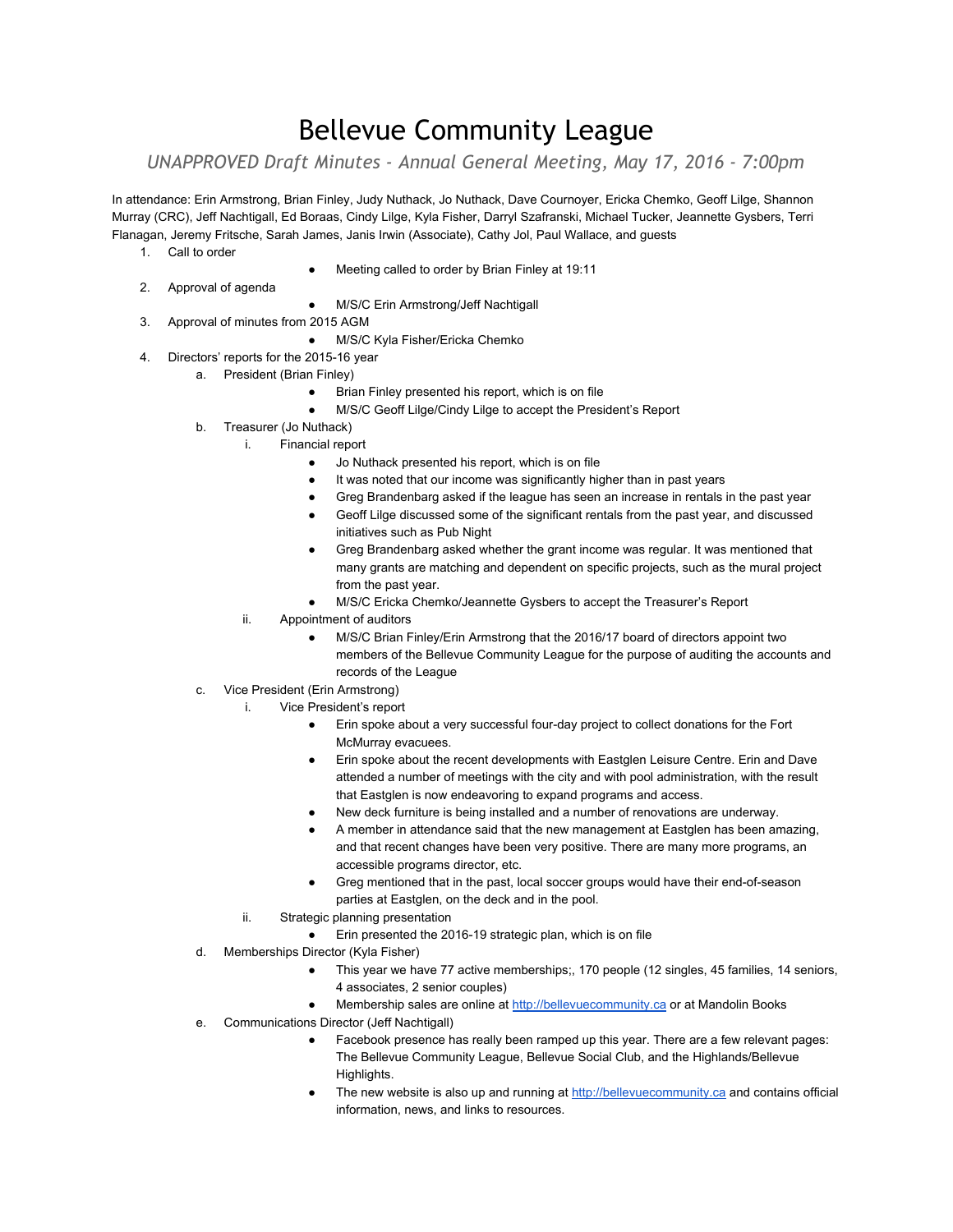- The Highlands/Bellevue Highlights newsletter is no longer being printed, but is being distributed as an e-newsletter.
- Jeff spoke about the success in reaching out by flyer drops, and the importance of having volunteers to assist.
- Jeff also spoke about the successes around K-Days parking, and how significant the income was to the Bellevue Community League
- f. Facilities Director (Geoff Lilge)
	- One major expenditure this year was in two new furnaces for the hall
	- A number of interesting longer-term rental opportunities have come up recently which could enhance the hall's position as a community hub
	- Now that the league has grown its cash reserves over the past year, it's a good time to discuss upgrades to the kitchen, windows, etc.
	- Geoff emphasised that if anyone has an idea for a program or event, this hall is available and meant to be used.
- g. Program Director (Ericka Chemko)
	- Ericka helped work to continue the Kids Club program (run by Gail Wichert), which may be able to find a permanent home in one of the former pottery club spaces in the Hall
	- Seniors' programming is a notable gap in community offerings, that we're hoping to fill with increased programming and possibly via the work of the Abundant Communities Initiative.

#### 5. Elections

- a. Report of the Nominating Committee (Ed Boraas)
	- Ed read the Nominating Committee's Report, which is on file
- b. Nominations & elections (Shannon Murray)
	- Shannon administered the nominations. No nominations additional to the Nominating Committee's nominees were heard.
	- The following Directors were elected by acclamation:
		- President: Ericka Chemko
			- Vice-President: Erin Armstrong
		- Secretary: Ed Boraas
		- Treasurer: Jo Nuthack
		- Social Director: Jeff Nachtigall
		- Program Director: Geoff Lilge
		- Membership Director: Judy Nuthack
		- Facilities Director: Brian Finley
		- Civics Director: Dave Cournoyer
		- Communications Director: Jeremy Fritsche
	- Having received no nominations, the following positions are currently vacant:
		- Sports Director
		- Community Safety Director
	- As outgoing president, Brian Finley assumes the role of Past President

#### 6. Other business

- Greg Brandenbarg suggested that the new board members introduce themselves, which they did.
- Brian suggested that the other members and guests in attendance introduce themselves, which they did, with cordial discussion following.
- Darryl Szafranski reported on recent developments at Northlands, including extensive work hosting the Fort McMurray evacuees, Vision 2020 and the potential for mutually beneficial strategic alignment between the BCL and Northlands.
- Greg Brandenbarg announced that there will be a river valley cleanup event meeting at 9:00am on Friday, May 27 starting at Virginia Park School
- Greg Brandenbarg also announced that Tamarack Institute will be bringing their annual Conference on Community Engagement (featuring John McKnight) to Edmonton for the first time ever, from June 7 through 9 at the Bellevue Hall.

#### 7. Adjournment

- M/S/C Erin/Ed that the meeting be adjourned
- Meeting adjourned at 20:21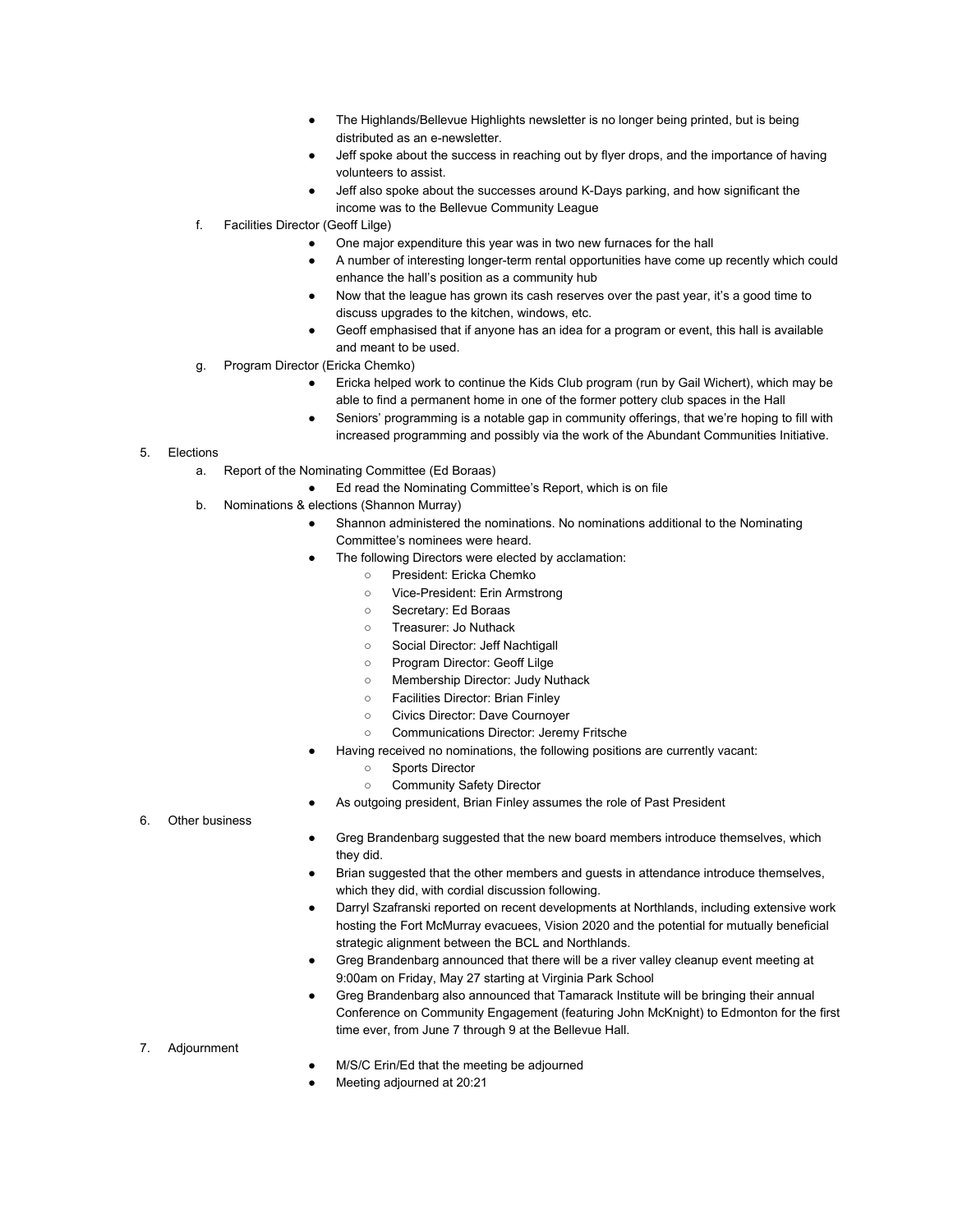### **Bellevue Community League Income & Expenses Annual**

| 2016                            |                                                         |                             |                            |                   |             |
|---------------------------------|---------------------------------------------------------|-----------------------------|----------------------------|-------------------|-------------|
|                                 |                                                         |                             | <b>Bank – Rent Reserve</b> | \$                | 5,585.53    |
|                                 |                                                         |                             | <b>Bank-Mural Reserve</b>  | \$                |             |
| <b>Cash Beginning of Period</b> |                                                         | Bank – Chequeing            |                            | \$                | 40,868.30   |
|                                 |                                                         |                             | <b>Total</b>               | \$                | 46,453.83   |
| <b>Income:</b>                  |                                                         |                             |                            |                   |             |
| 4001                            | <b>Grants</b>                                           | \$                          | 7,130.00                   |                   |             |
| 4002                            | Rentals (Hall/Centennial Room)                          | \$                          | 51,740.95                  |                   |             |
| 4004                            | Rent (Northstars – monthly)                             | \$                          | 20,261.93                  |                   |             |
| 4006                            | Memberships                                             | \$                          | 1,555.00                   |                   |             |
| 4007                            | Donations                                               | \$                          | 20.00                      |                   |             |
| 4008                            | Garage Sales Table Fees                                 | \$                          | 503.40                     |                   |             |
| 4009 b                          | Programs - Pub Night                                    | \$                          | 3,470.16                   |                   |             |
| 4009d                           | Programs – Event Concession                             | \$                          | 133.00                     |                   |             |
| 4023                            | Special from SONiC Boom                                 | \$                          | 1,500.00                   |                   |             |
| 4026                            | GST colleced                                            | \$                          | 2,694.51                   |                   |             |
| 4029                            | Interest Income                                         | \$                          | 20.68                      |                   |             |
| 4030                            | Other Income                                            | \$                          | 0.02                       |                   |             |
|                                 | <b>Total Income:</b>                                    |                             |                            | \$                | 89,029.65   |
| <b>Expenses:</b>                |                                                         |                             |                            |                   |             |
| 5001                            | Utilities - Electric Power                              | \$                          | 3,199.78                   |                   |             |
| 5002                            | Utilities – Water & Drainage                            | \$                          | 1,946.04                   |                   |             |
| 5003                            | Utilities - Waste Disposal                              | \$                          | 2,972.46                   |                   |             |
| 5004                            | Utilities – Natural Gas                                 | \$                          | 4,431.28                   |                   |             |
| 5005                            | Utilities - Telephone & Internet - TELUS & Bell         | \$                          | 1,863.71                   |                   |             |
| 5006                            | Bank Charges - N-S-F/ Cheque Stop                       | \$                          | 15.20                      |                   |             |
| 5007                            | City of Edmonton - Community Swims                      | \$                          | 1,188.81                   |                   |             |
| 5008                            | Wages - Janitorial                                      | \$                          | 13,916.80                  |                   |             |
| 5010                            | <b>Outside Services – Hall Maintenance</b>              | \$                          | 2,965.76                   |                   |             |
| 5011                            | Hall - Maintenance Supplies                             | \$                          | 2,796.42                   |                   |             |
| 5012                            | Hall - Janitorial Supplies                              | \$                          | 1,092.12                   |                   |             |
| 5013                            | Hall - Security Service                                 | \$                          | 4,804.28                   |                   |             |
| 5015 b                          | Programs - Pub Night                                    | \$                          | 1,418.47                   |                   |             |
| 5015 c                          | Programs - Bellevue/Highlands Junior High School Nights | \$                          | 395.89                     |                   |             |
| 5015 e                          | Programs - Kids Club                                    | \$                          | 724.71                     |                   |             |
| $5015$ g                        | Programs - Potluck Suppers                              | \$                          | 219.54                     |                   |             |
| 5015 k                          | Special to Edm. Northstars Athletic                     | \$                          | 1,500.00                   |                   |             |
| 50151                           | Donations                                               | \$                          | 200.00                     |                   |             |
| 5017                            | Office Supplies - Stamps/Cheques/Stationery             | \$                          | 63.46                      |                   |             |
| 5019                            | Board Expenses - Meetings etc.                          | \$                          | 247.51                     |                   |             |
| 5021                            | Insurance                                               | \$                          | 6,728.00                   |                   |             |
| 5023                            | GST on paid Invoices                                    | \$                          | 943.78                     |                   |             |
| 5024                            | GST to CRA                                              | \$                          | 1,107.27                   |                   |             |
| 5025                            | EFCL - Annual Fee                                       | \$                          | 1,638.00                   |                   |             |
| 5026                            | EFCL - Supplies                                         | \$                          | 377.00                     |                   |             |
| 5027                            | Cash Float to Board Members & Returns                   | \$                          | 550.00                     |                   |             |
| 5029                            | False Alarm charges                                     | \$                          | 200.00                     |                   |             |
| 5030                            | Other Expenses                                          | \$                          | 1,130.97                   |                   |             |
|                                 | <b>Total Expenses:</b>                                  |                             |                            | \$                | 58,637.26   |
|                                 | Net : Income Gain / (Loss)                              |                             |                            | \$                | 30,392.39   |
| 4003                            | Rent Reserve (Northstars Athletic)                      | \$                          | (277.78)                   |                   |             |
| 4024                            | Mural Preservation Reserve Grant (City of Edmonton)     | \$                          | 2,728.29                   |                   |             |
| $5015 \text{ m}$                | Mural Preservation                                      |                             | (1,728.29)                 |                   |             |
|                                 |                                                         |                             |                            |                   |             |
|                                 |                                                         |                             | <b>Bank – Rent Reserve</b> | \$                | 5,308       |
|                                 |                                                         | <b>Bank - Mural Reserve</b> |                            | \$                | 2,728       |
|                                 |                                                         |                             | Bank – Chequeing           |                   | \$69,532.40 |
|                                 | <b>Cash End of Period</b>                               |                             |                            | $\boldsymbol{\$}$ | 77,568.44   |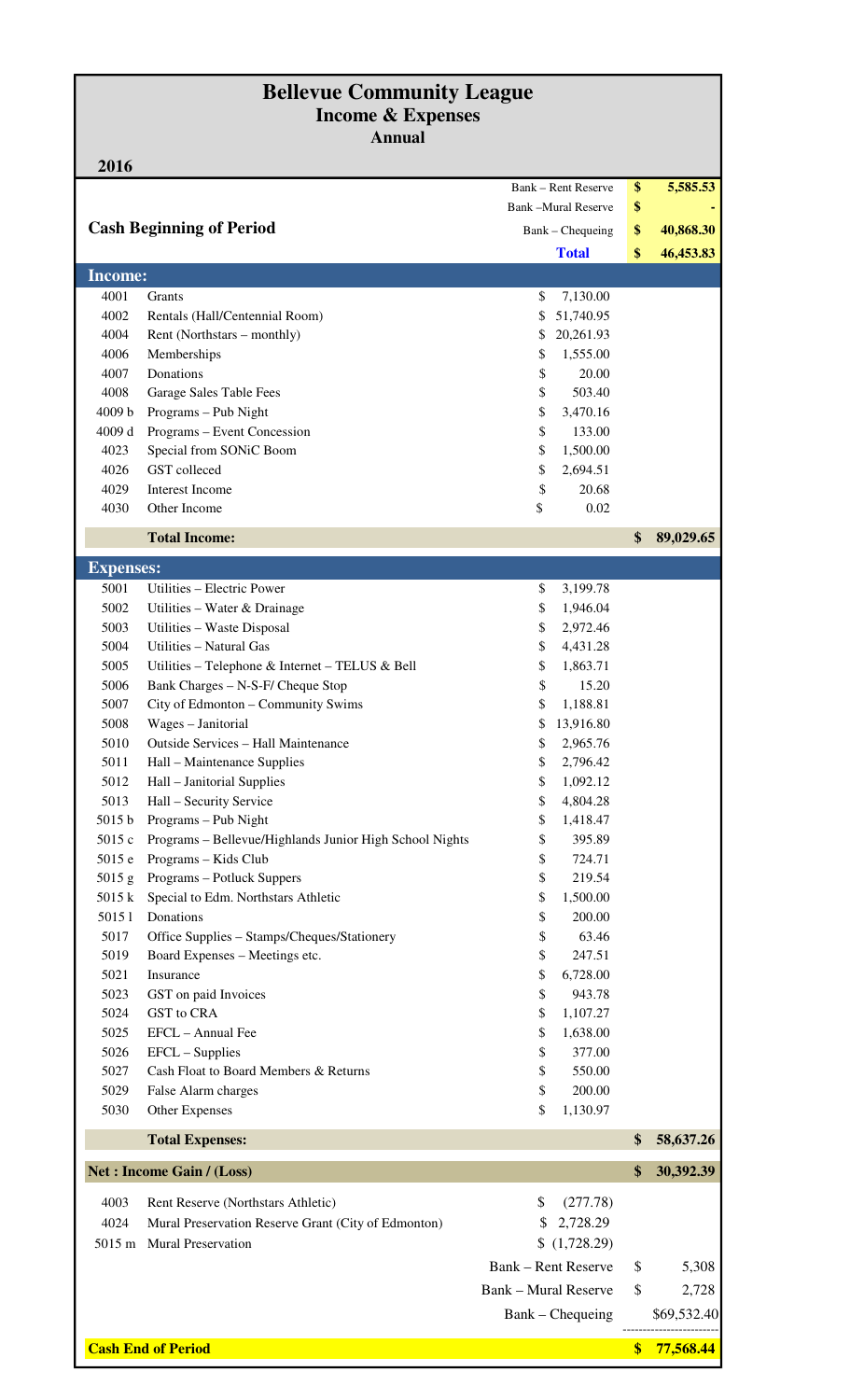## **Bellevue Community League (proposed) Budget – 2017**

| Account # | <b>Account Description</b>                  |                  |
|-----------|---------------------------------------------|------------------|
|           | <b>Income</b>                               |                  |
| 4001      | Grants – City & Canada 150)                 | \$<br>7,500.00   |
| 4002      | Rentals (Hall/Centennial Room)              | \$<br>11,750.00  |
| 4004      | Rent (Northstars Athletics & Tool Library)  | \$<br>27,231.00  |
| 4005      | Memberships                                 | \$<br>1,505.00   |
| 4006      | Donations                                   | \$<br>325.00     |
| 4007      | Sponsorships                                | \$<br>100.00     |
| 4008      | Garage Sales Table Fees                     |                  |
| 4009      | Programs - Pub Night                        | \$<br>400.00     |
| 4010      | Programs - Highlands Jr. High School Nights |                  |
| 4011      | <b>Programs - Event Concession</b>          |                  |
| 4012      | Programs - Kids Club                        |                  |
| 4013      | Programs - Women's Space                    |                  |
| 4014      | Programs - Community Day                    |                  |
| 4015      | <b>Programs - Special Fundraising</b>       | \$<br>850.00     |
| 4016      | To be assigned                              |                  |
| 4017      | To be assigned                              |                  |
| 4018      | To be assigned                              |                  |
| 4019      | To be assigned                              |                  |
| 4020      | To be assigned                              |                  |
| 4021      | To be assigned                              |                  |
| 4022      | To be assigned                              |                  |
| 4023      | K-Days                                      | \$<br>25,000.00  |
| 4024      | To be assigned                              |                  |
| 4025      | To be assigned                              |                  |
| 4026      | To be assigned                              |                  |
| 4027      | To be assigned                              |                  |
| 4028      | To be assigned                              |                  |
| 4029      | To be assigned                              |                  |
| 4030      | To be assigned                              |                  |
| 4031      | To be assigned                              |                  |
| 4032      | To be assigned                              |                  |
| 4033      | To be assigned                              |                  |
| 4034      | To be assigned                              |                  |
| 4035      | To be assigned                              |                  |
| 4036      | To be assigned                              |                  |
| 4037      | To be assigned                              |                  |
| 4038      | To be assigned                              |                  |
| 4039      | To be assigned                              |                  |
| 4040      | To be assigned                              |                  |
| 4041      | To be assigned                              |                  |
| 4042      | <b>Interest Income</b>                      | \$<br>20.00      |
| 4043      | Other Income                                | \$<br>34,424.00  |
|           |                                             |                  |
|           | <b>Total Income</b>                         | \$<br>109,105.00 |
|           |                                             |                  |